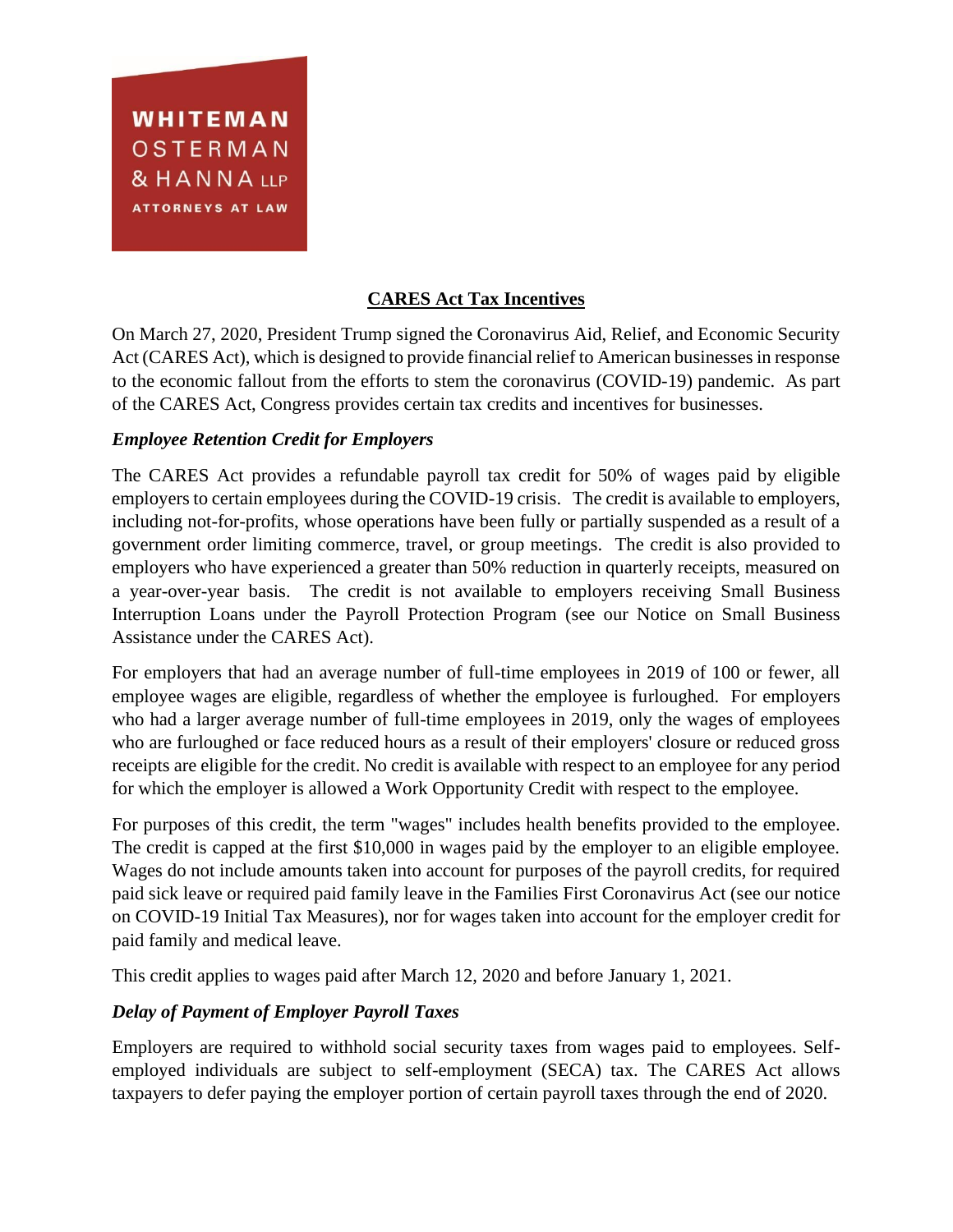

Thus, notwithstanding any other provision of law, the payment for applicable employment taxes for the "payroll tax deferral period" will not be due before the "applicable date."

For the purpose of this deferral, the term ''payroll tax deferral period'' means the period beginning on March 27, 2020 and ending before January 1, 2021, and the term ''applicable date'' means: (a) December 31, 2021, with respect to 50% of the amounts to which the deferral of employment taxes and self-employment taxes, as the case may be, apply, and (b) December 31, 2022, with respect to the remaining 50% of those amounts.

This deferral does not apply to any taxpayer that has had indebtedness forgiven under the Paycheck Protection Program.

The provisions of this deferral apply to the period beginning on March 27, 2020.

# *Temporary Repeal of Taxable Income Limitation for Net Operating Losses (NOLs)*

Generally, under Internal Revenue Code (IRC) Section 172(a), the amount of the NOL deduction is equal to the lesser of (a) the aggregate of the NOL carryovers to such year and NOL carrybacks to such year and (b) 80% of taxable income computed without regard to the deduction allowable IRC Section 172. This limitation means that NOLs cannot fully offset income. However, the CARES Act temporarily removes the taxable income limitation to allow an NOL to fully offset income.

This temporary repeal applies to tax years beginning after December 31, 2017, and to tax years beginning on or before December 31, 2017, to which NOLs arising in tax years beginning after December 31, 2017 are carried.

## *Modification of Rules Relating to NOL Carrybacks*

Generally, under IRC Section 172(b)(1), except for farming losses and losses of property and casualty insurance companies, an NOL for any tax year is carried forward to each tax year following the tax year of the loss but is not carried back to any tax year preceding the tax year of the loss. However, the CARES Act provides that NOLs arising in a tax year beginning after December 31, 2018 and before January 1, 2021 can be carried back to each of the five tax years preceding the tax year of such loss.

## *Modification of Limitation on Losses for Noncorporate Taxpayers*

Generally, IRC Section 461(l)(1) disallows the deduction of excess business losses by noncorporate taxpayers for tax years beginning after December 31, 2017 and ending before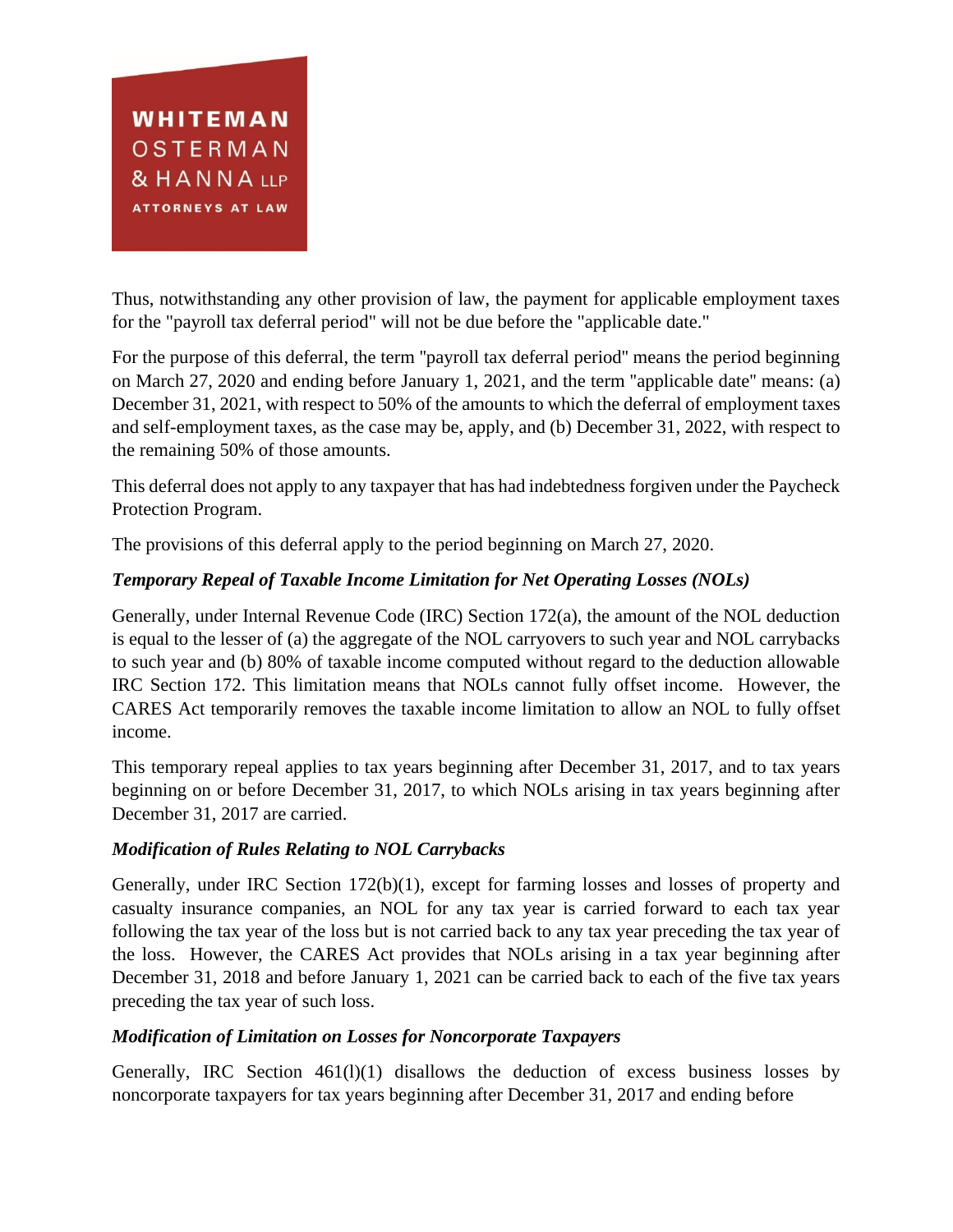

January 1, 2026. An "excess business loss" is the excess of the (a) taxpayer's aggregate trade or business deductions for the tax year over (b) the sum of the taxpayer's aggregate trade or business gross income or gain plus \$250,000 (as adjusted for inflation). However, the CARES Act temporarily modifies the loss limitation for noncorporate taxpayers so they can deduct excess business losses arising in 2018, 2019, and 2020.

## *Corporate Minimum Tax Credit (MTC) Is Accelerated*

The Tax Cuts and Jobs Act of 2017 (the TCJA) repealed the corporate alternative minimum tax for tax years after 2017. Generally, corporations may claim outstanding MTCs, subject to certain limits, for tax years before 2021, at which time any remaining MTC may be claimed as fully refundable. Thus, the MTC is refundable for any tax year beginning in 2018, 2019, 2020, or 2021, in an amount equal to 50% (100% for tax years beginning in 2021) of the excess MTC for the tax year, over the amount of the credit allowable for the year against regular tax liability. However, the CARES Act changes ''2018, 2019, 2020, or 2021'' (above) to ''2018 or 2019," and changes "(100% for tax years beginning in 2021)" to "(100% for tax years beginning in 2019)." Thus, the CARES Act allows corporations to claim 100% of MTC credits in 2019. Also, the CARES Act provides for an election to take the entire refundable credit amount in 2018.

## *Deductibility of Interest Expense Temporarily Increased*

The TCJA generally limited the amount of business interest allowed as a deduction to 30% of adjusted taxable income. However, the CARES Act temporarily and retroactively increases the limitation on the deductibility of interest expense from 30% to 50% for tax years beginning in 2019 and 2020.

Under a special rule for partnerships, the increase in the limitation will not apply to partners in partnerships for 2019, applying only in 2020. For partners that do not elect out, any excess business interest of the partnership for any tax year beginning in 2019 that is allocated to the partner will be treated as follows:

- 50% of the excess business interest will be treated as paid or accrued by the partner in the partner's first tax year beginning in 2020 and is not subject to any limits in 2020; and
- 50% of the excess business interest will be subject to the limitations relating to the usual treatment of excess business interest allocated to partners will remain suspended until the partnership allocates excess taxable income or excess interest income to the partner.